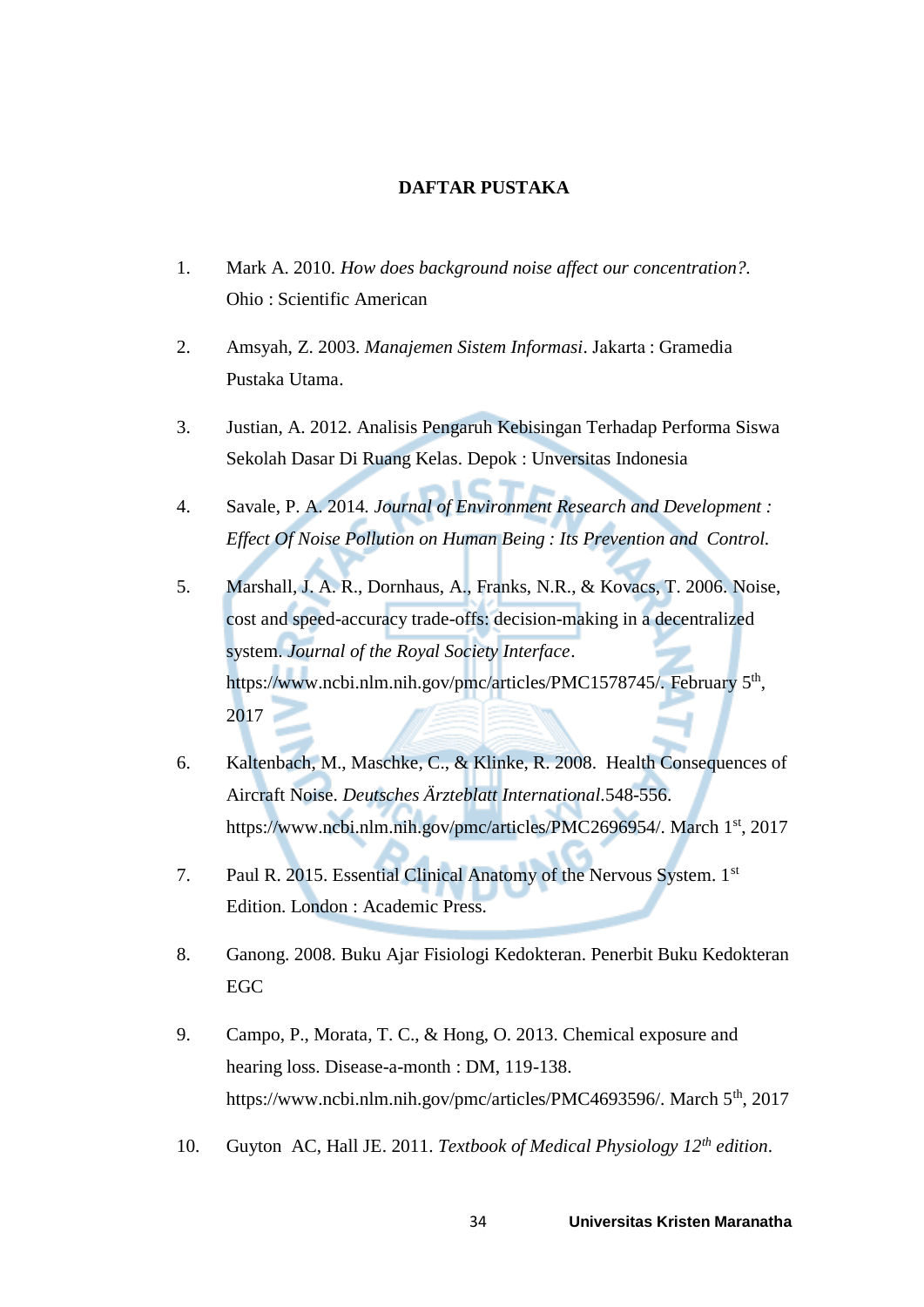Philadelphia : Elseiver Saunders Inc *Physiology 12th*. (2011).

- 11. Sherwood L. 2015. *Human Physiology* : *From Cells to Systems*. Belmond : Brooks Cole.
- 12. Gray, D. H. 2008. Gray's Anatomy : *The Anatomical Basis of Clinical Practice, Expert Consult - 40th Edition.*
- 13. Wibowo DS. 2005. Anatomi Tubuh Manusia. Jakarta : Grasindo
- 14. Tortora GJ, Defrickson B. 2013. *The Respiratory System. Principle of Anatomy and Physiology*. Philadelphia:Willey. Pp 620-628
- 15. Tarwaka. 2008. Keselamatan dan Kesehatan Kerja Manajemen dan Implementasi K3 di Tempat Kerja. Surakarta : Harapan Press.
- 16. Suma'mur PK. 2009. Higiene Perusahaan dan Kesehatan Kerja*.* Jakarta : Sagung Seto.
- 17. Elliott, E. M. 2002. The irrelevant-speech effect and children : Theoretical implications of developmental change. 478–487.
- 18. Chepesiuk, R. 2005. Decibel Hell : The Effect of Living in a Noisy World. *Environmental Health Perspectives* 113(1):A34-A41. https://www.ncbi.nlm.nih.gov/pmc/articles/PMC1253729/. April 21st, 2017
- 19. Mealings, K. T., Buchholz, J. M., Demuth, K. & Dillon, H. 2014. An investigation into the acoustics of an open plan compared to enclosed Kindergarten classroom. 1–10
- 20. Klatte, M., Bergström, K. & Lachmann, T. 2013. Does noise affect learning? A short review on noise effects on cognitive performance in children. *Front. Psychol.*
- 21. Stroh, C. M. 2016. *Vigilance : The Problem of Sustained Attention*. Oxford : Pergamon.